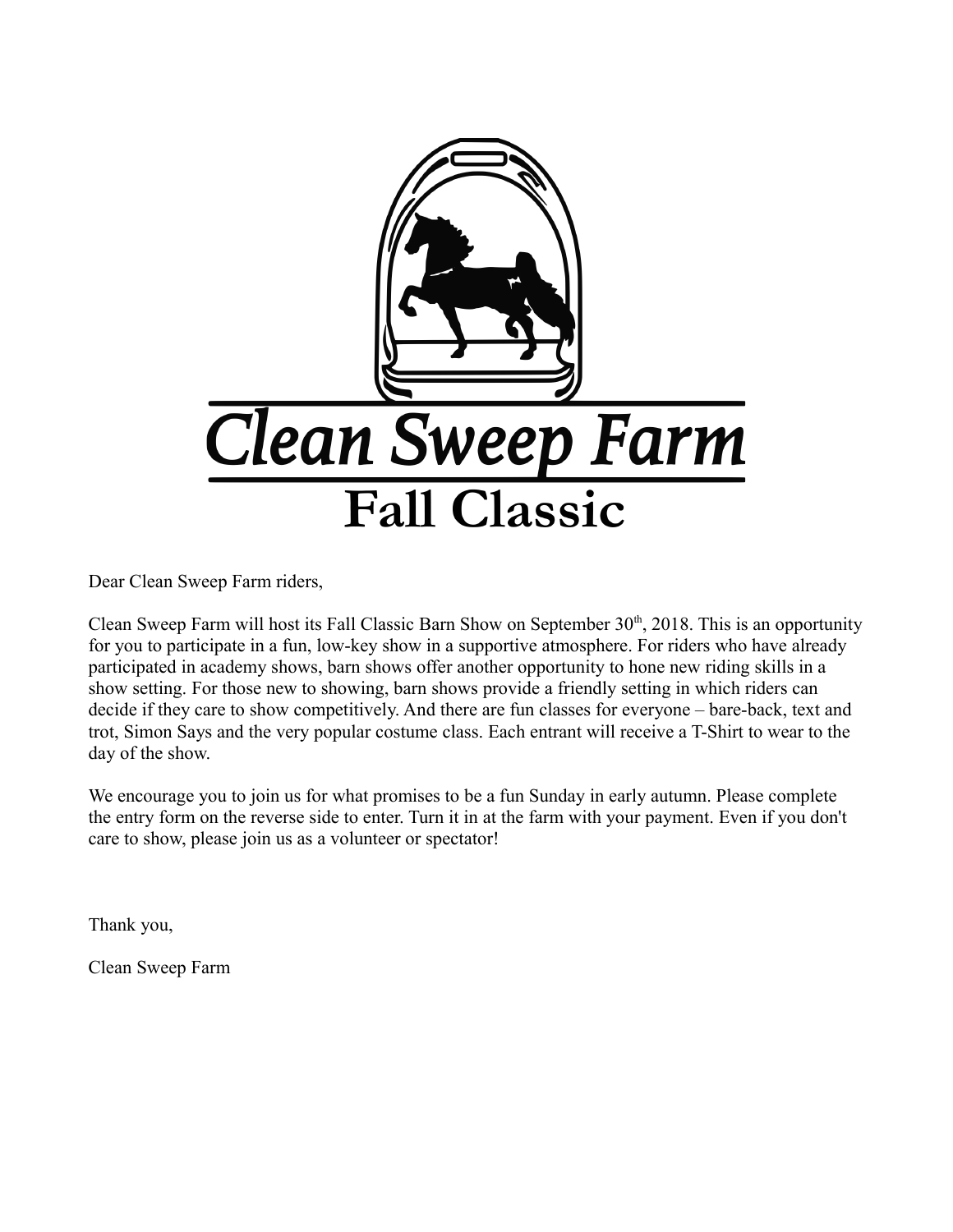### **Clean Sweep Farm Fall Classic Sunday, September 30 11:00 am to ?? Entries Due September 9th**

| <b>Entry Form</b>                                                                                                         |                                                 |           |       |                  |  |  |
|---------------------------------------------------------------------------------------------------------------------------|-------------------------------------------------|-----------|-------|------------------|--|--|
|                                                                                                                           | Age:                                            |           |       |                  |  |  |
|                                                                                                                           |                                                 |           |       |                  |  |  |
| Phone:                                                                                                                    |                                                 |           |       |                  |  |  |
| Skill Level:                                                                                                              |                                                 |           |       |                  |  |  |
| (circle one)                                                                                                              |                                                 |           |       |                  |  |  |
| Walk/Lead Line                                                                                                            |                                                 | Walk/Trot |       | Walk/Trot/Canter |  |  |
| T-Shirt Size:<br>(circle one)                                                                                             |                                                 |           |       |                  |  |  |
| Youth Small Youth Medium                                                                                                  | Small                                           | Medium    | Large | X-Large          |  |  |
| Mark $(X)$ the classes you wish to enter:<br>(Three classes are included in the entry fee. Each additional class is \$10) |                                                 |           |       |                  |  |  |
| Walk/Trot Pleasure                                                                                                        |                                                 |           |       |                  |  |  |
| Walk/Trot Equitation                                                                                                      |                                                 |           |       |                  |  |  |
| Walk/Trot/Canter Pleasure                                                                                                 | the contract of the contract of the contract of |           |       |                  |  |  |
| Walk/Trot/Canter Equitation                                                                                               |                                                 |           |       |                  |  |  |
| Leadline                                                                                                                  |                                                 |           |       |                  |  |  |
| Bareback                                                                                                                  |                                                 |           |       |                  |  |  |

|                             | Cost     | Quantity | Total    |
|-----------------------------|----------|----------|----------|
| <b>Show Entry Fee</b>       | \$165.00 |          | \$165.00 |
| Additional Classes (over 3) | \$10.00  |          |          |
| Total Fees                  |          |          |          |

Text and Trot

Simon Says Costume Class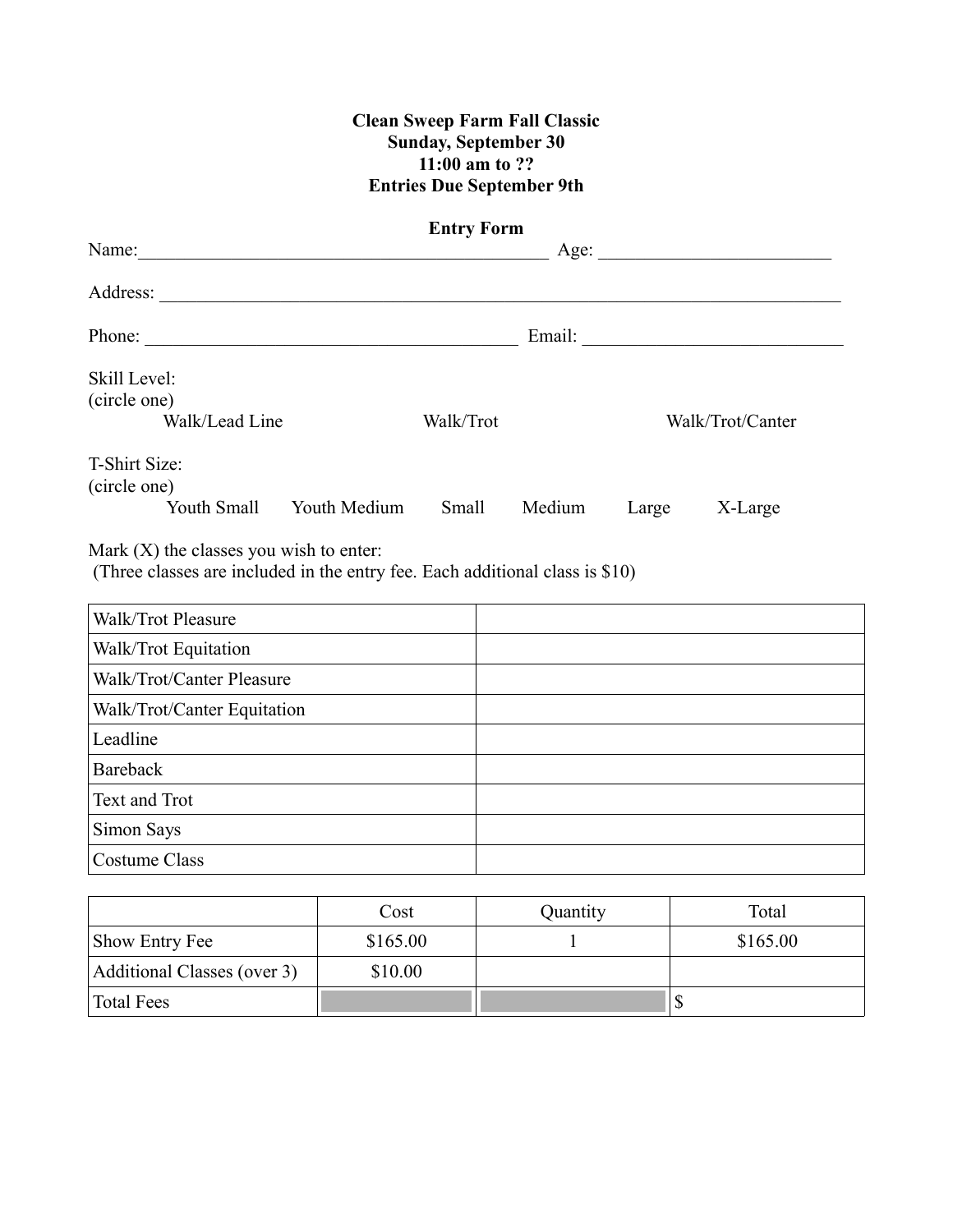#### **Clean Sweep Farm Barn Show Information**

The Clean Sweep Farm Fall Classic is an in-barn horse show that is meant for riders who take lessons at Clean Sweep Farm. CSF riders are welcome and encouraged to participate. Entries are due September  $9<sup>th</sup>$  and can be delivered to the farm.

**General Information:** All riders will ride both directions of the show ring at the gaits required for that class – walk, walk/trot or walk/trot/canter.

**Pleasure Classes:** Riders in this class are judged on their ability to control and handle their horse properly. Flat walking and correct canter leads (if applicable) will count.

**Equitation Classes:** Riders will be judged on their ability to control their horse while maintaining proper riding form. Flat walking, correct diagonals and correct canter leads will count.

**Bareback Class:** The gaits required for this class are the walk and the trot. Riders will be judged on their form and how well they perform tasks requested by the judge (posting at the trot, two-point at the walk or trot, etc.). Additionally, riders will be judged on their control of the horse.

**Texting and Trotting:** Riders will be judged at the walk and trot and will be expected to send a message from their phone to the ringmaster. The first person to complete and send the message while riding at the gait requested by the judge will win. This class is recommended for intermediate to advanced riders.

**Simon Says:** Just like gym class, but on a horse. The last rider/team standing wins!

**Costume Class:** Riders should create a costume for themselves and their horse! Riders may choose to lead or ride their horses around the ring at a walk. This class will not be judged, but all entrants will receive prize.

**Ribbons:** Ribbons will be awarded for first through sixth place riders.

**Attire:** Wear your CSF Fall Classic t-shirt and jeans or dark colored riding pants. Riding boots are preferred. Helmets are required for riders 14 and under; CSF has helmets that may be borrowed. Hair must be neatly braided or in a low bun. Make-up is optional.

**Pricing:** The entry fee is \$165 and includes three classes. Each additional class has a fee of \$10.00.